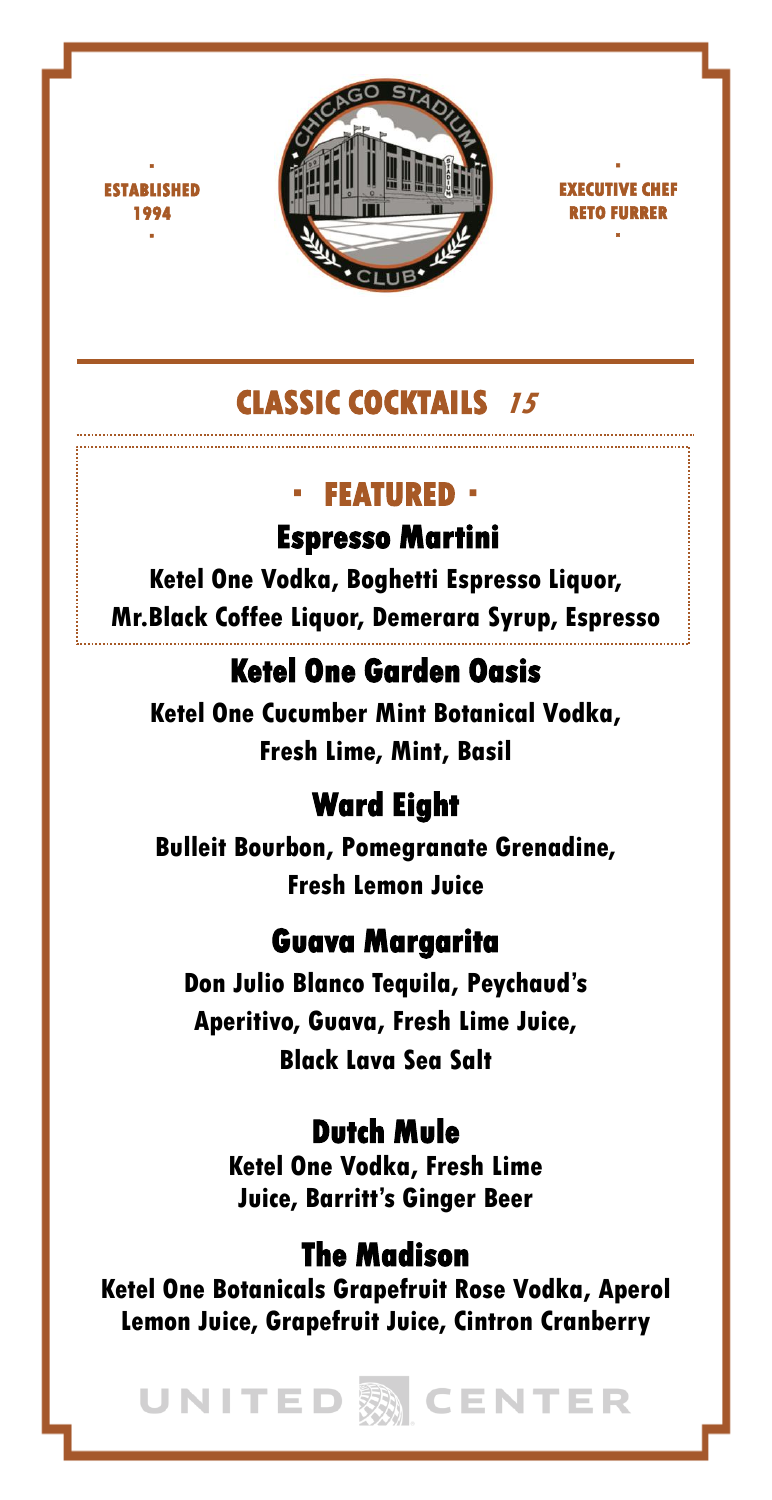

 $\blacksquare$ **ESTABLISHED 1994** ・



### **BEER**

## **DRAFT 10.75**

- **Guinness Stella Artois Modelo Especial • Alarmist Le Jus Hazy IPA • Goose Island 312 Urban Wheat**
	- **Goose Island Hazy Rotator Hazy IPA**

## **WHEATS • PILSNERS 10.25**

**• Allagash White Wit • Bell's Lager of the Lakes • Haymarket Speakers Wagon Pils**

## **SELTZERS • SHANDYS 9.50**

- **Bud Light Seltzer Mango**
- **Bud Light Seltzer Cherry**
- **Goose Island Lemonade Shandy**

### **PALE ALES 10.25**

**• Spiteful IPA • Deschutes Fresh Squeezed • Elysian Space Dust • 3 Floyds Zombie Dust • Goose Island Green Line**

## **PREMIUM 9.75**

- **Heineken Labatt Blue Corona**
- **Stone Delicious (Gluten Reduced)**

## **CLASSIC 9.50**

**• Bud Light • Budweiser • Bud Zero • Michelob Ultra • Miller Lite**

UNITED 熟 CENTER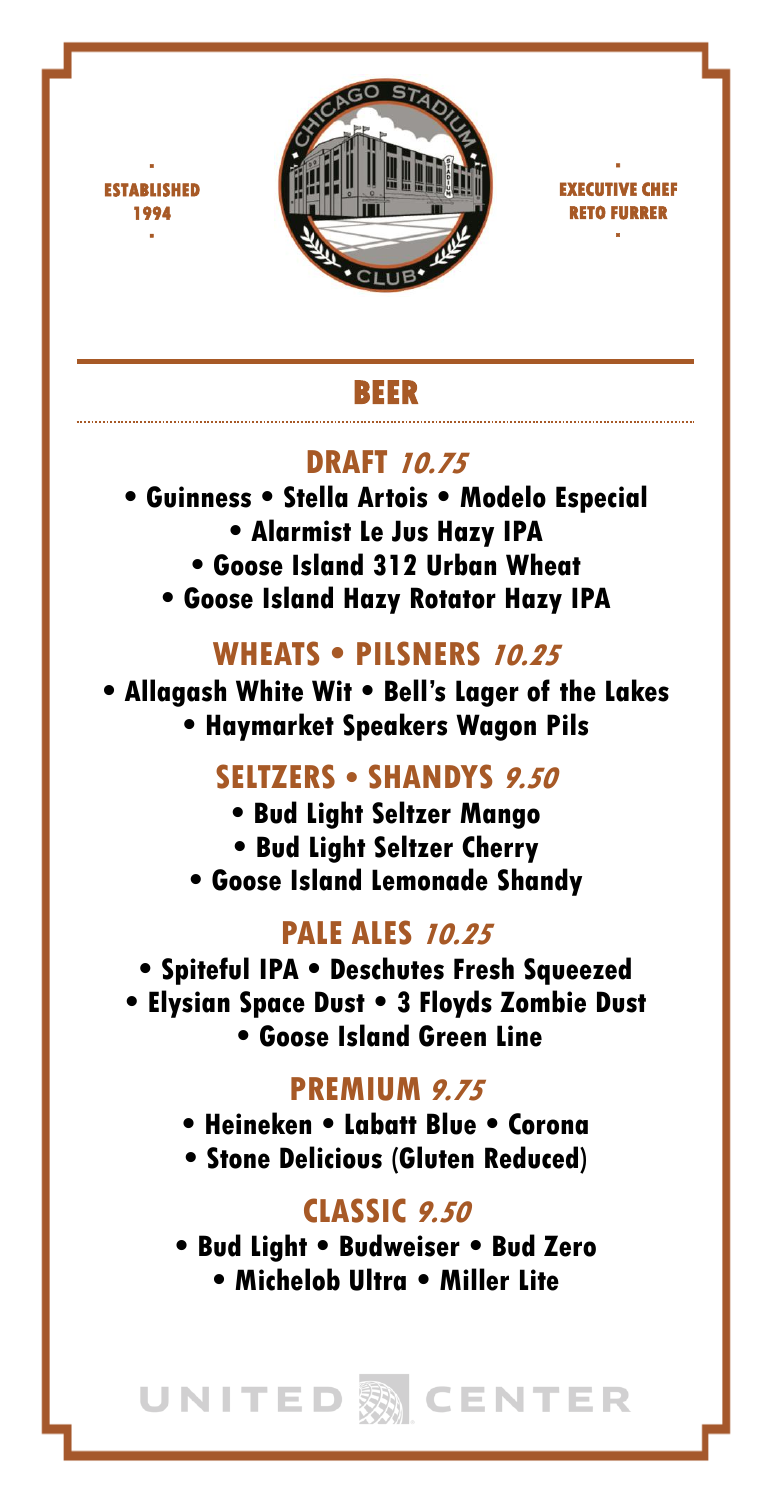

・ **ESTABLISHED 1994** ・



# **ROSÉ & RED WINE BY THE GLASS**

| Aix Rosé<br>Coteaux d'Aix-en-Provence, France                                     | 11 |
|-----------------------------------------------------------------------------------|----|
| J Vineyards "Black"<br><b>Pinot Noir</b><br><b>Sonoma County, California</b>      | 12 |
| <b>Decoy</b><br>Merlot<br><b>Sonoma County, California</b>                        | 77 |
| <b>Gascon Don Miguel</b><br>Malbec<br>Mendoza, Argentina                          | 11 |
| Louis M. Martini<br><b>Cabernet Sauvignon</b><br><b>Sonoma County, California</b> | 16 |
| Oberon<br><b>Cabernet Sauvignon</b><br>Lake County, California                    | 17 |

UNITED ACENTER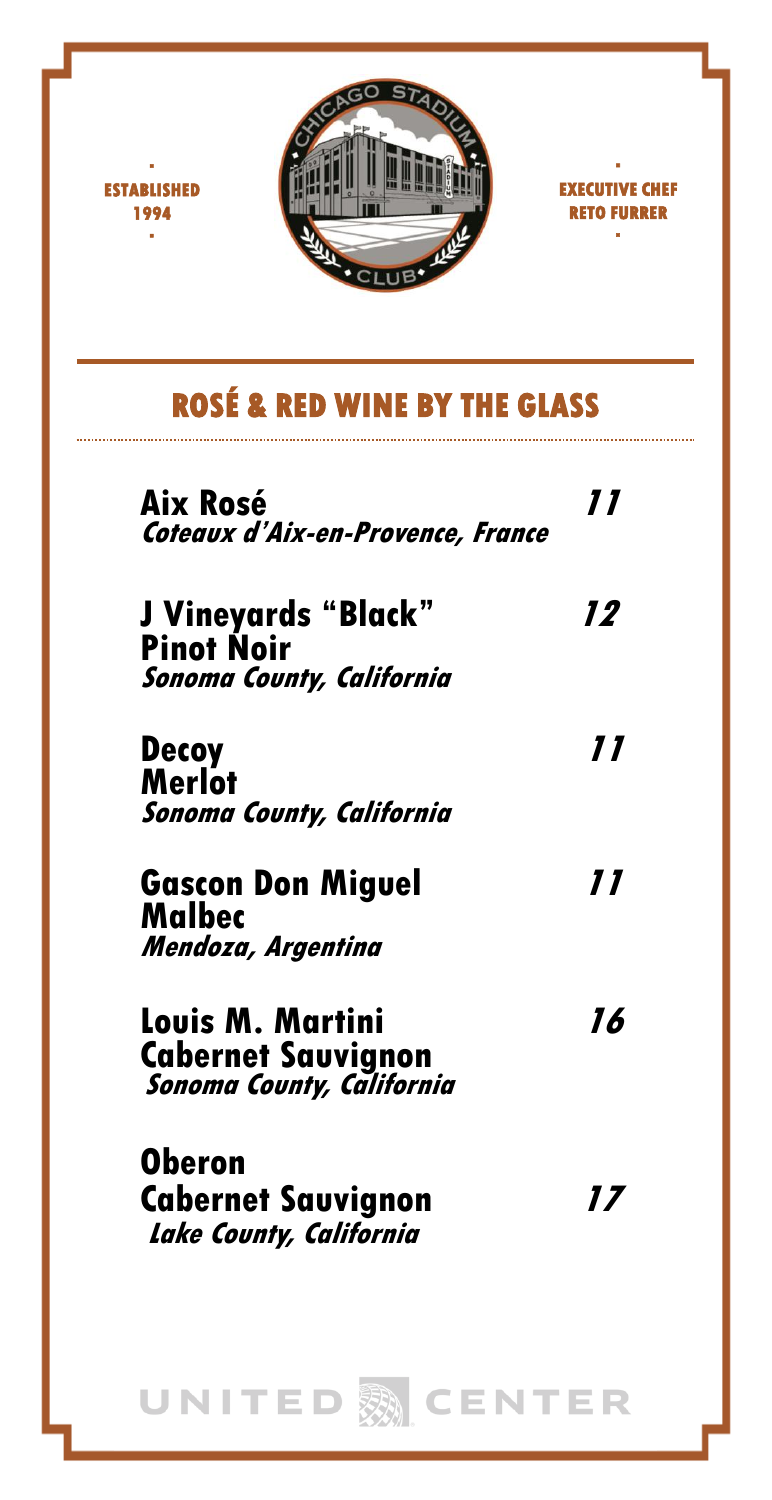

・ **ESTABLISHED 1994** ・

・ **EXECUTIVE CHEF RETO FURRER** ・

## **SPARKLING & WHITE WINE BY THE GLASS**

| La Marca<br><b>Prosecco</b><br>Vento, Italy                       | 77 |
|-------------------------------------------------------------------|----|
| <b>Castello Banfi San Angelo</b><br>Pinot Grigo<br>Toscana, Italy | 13 |
| Santa Margherita<br>Pinot Grigio<br><i>Alto Adige, Italy</i>      | 17 |
| Duckhorn<br>Sauvignon Blanc<br><i>Sonoma County, California</i>   | 14 |
| Whitehaven<br>Sauvignon Blanc<br><i>Marlborough, New Zealand</i>  | 12 |
| Sonoma-Cutrer<br>Chardonnay<br>Sonoma, California                 | 15 |
| Franciscan<br>Chardonnay<br>Napa Valley, California               | 12 |
| Mirassou<br>Moscato<br>Modesto, California                        | 9  |
| ENTER<br>UNITEI                                                   |    |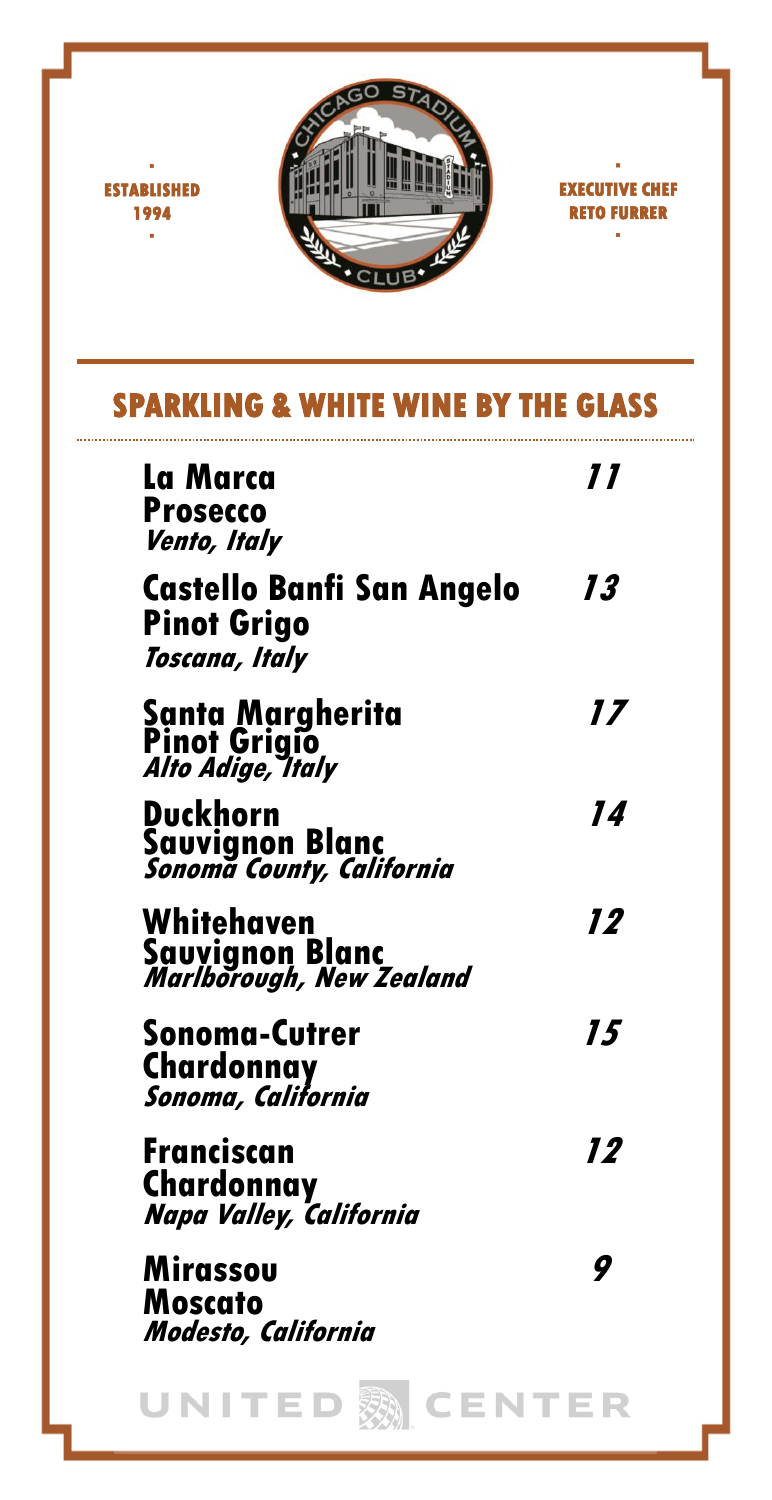

#### ・ **EXECUTIVE CHEF RETO FURRER** ・

## **APPETIZERS**

**Brisket Nachos <sup>16</sup> Smoked Beef Brisket with Cheddar Cheese on Corn Tortillas with Sliced Jalapeños, Pico De Gallo and Sour Cream**

・ **ESTABLISHED 1994** ・

**Fried Calamari <sup>18</sup> Spicy Marinara Sauce, Grilled Lemon** 

### **Buffalo Chicken <sup>18</sup> Wings**

**Fried Wings Tossed In Buffalo Sauce Served With Carrots, Celery Sticks And Ranch Sauce**

**Mini Lobster Rolls <sup>28</sup> Celery, Tarragon Aioli, Old Bay Seasoning and Truffle Fingerling Chips**

## ・**HOUSE SPECIALTY**・

### **Filet Sliders <sup>28</sup> Black Pepper Crusted, Caramelized Onion, Horseradish Cream, Brioche Buns**

### **Shrimp Cocktail <sup>32</sup> Gulf Shrimp With Spicy Cocktail Sauce**

### **SALADS**

## **Beet Salad <sup>17</sup>**

**Assorted Baby Greens, Roasted Baby Beets, Pomegranate, Maple Pecan, Blue Cheese Crumble, White Balsamic Citrus Vinaigrette** 

### **Chopped Cobb Salad <sup>21</sup>**

**Little Gem Lettuce, Bacon, Red Onion, Egg Wedge, Tomato, Avocado, Blue Cheese, Balsamic Vinaigrette**

### **Chicken Caesar Salad <sup>18</sup> Chicken, Parmesan Cheese, Garlic Croutons**

UNITED 熟 CENTER